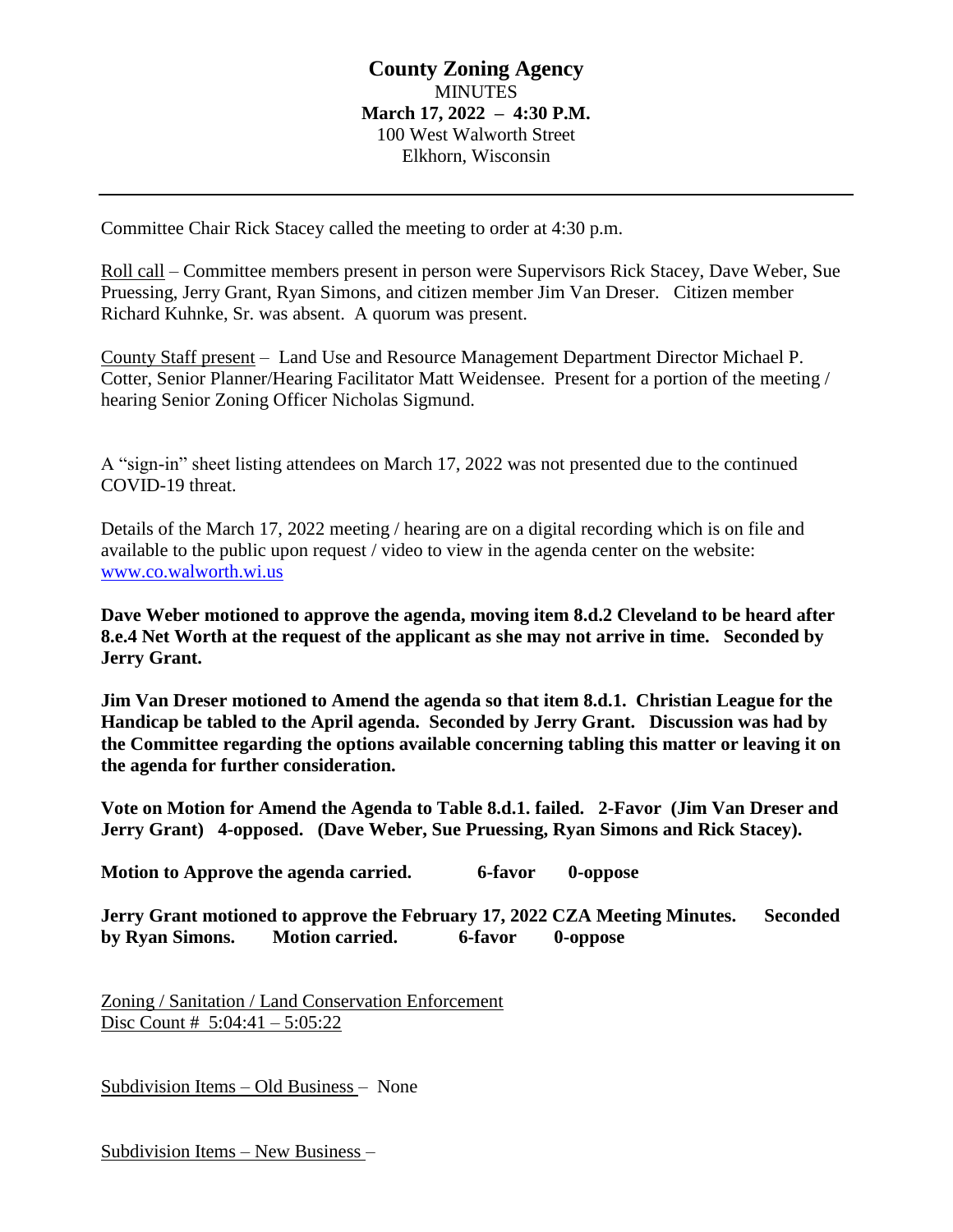**1. Patricia McKeska Trust**, proposed 1 lot Certified Survey Map, Located in Section 36, T4N, R16E, Town of LaGrange, Tax Parcel #'s H LG3600017 and HW 00002. The purpose of the proposed CSM is to combine the two parcels. The property is zoned R-1 (Single-Family Residential). A CSM is required with County Zoning Agency review and approval because the combination crosses the exterior boundary of a subdivision plat.

**Nick Sigmund presents request. Joe McKeska speak regarding the request for questions.**

**Dave Weber motioned to approve with the following conditions:** 4) Approval is subject **to correcting the error in the legal description; 1 2) Approval is subject to meeting all applicable state statutes and Walworth County Ordinances. Seconded by Ryan Simons. Motion carried. 6-favor 0-oppose. CSM is presented for signature.** Disc Count # 5:05:29 – 5:08:20

Old Business - Ordinance Amendments –

1. Shoreland zoning amendments / Shorepath – Nick Sigmund

**Staff discusses the proposed ordinance amendment concerning DNR requirements and shore path issues concerning BOA fee waiver based upon public good.**

**Jim Van Dreser motioned to move the proposed ordinance amendment to a public hearing at the County Zoning Agency meeting. Seconded by Dave Weber. Motion carried. 6-favor 0-oppose.**

This item will move forward to the April 26, 2022 County Zoning Agency meeting for a public hearing. Disc Count # 5:08:51 – 5:11:57

2. Richmond request for a "one-time event" ordinance amendment – Nick Sigmund

**Staff discusses the proposed ordinance amendment concerning one-time events and options. Discussion by the Committee regarding the necessity for the county-wide amendment and amendments to parking.**

**Sue Pruessing motions to forward any proposal to the townships to receive comments and return at April CZA meeting. Jim Van Dreser requests Sheriff or police department commentary also. Seconded by Dave Weber. Motion carried. 6-favor 0-oppose.** Disc Count # 5:11:58 – 5:20:57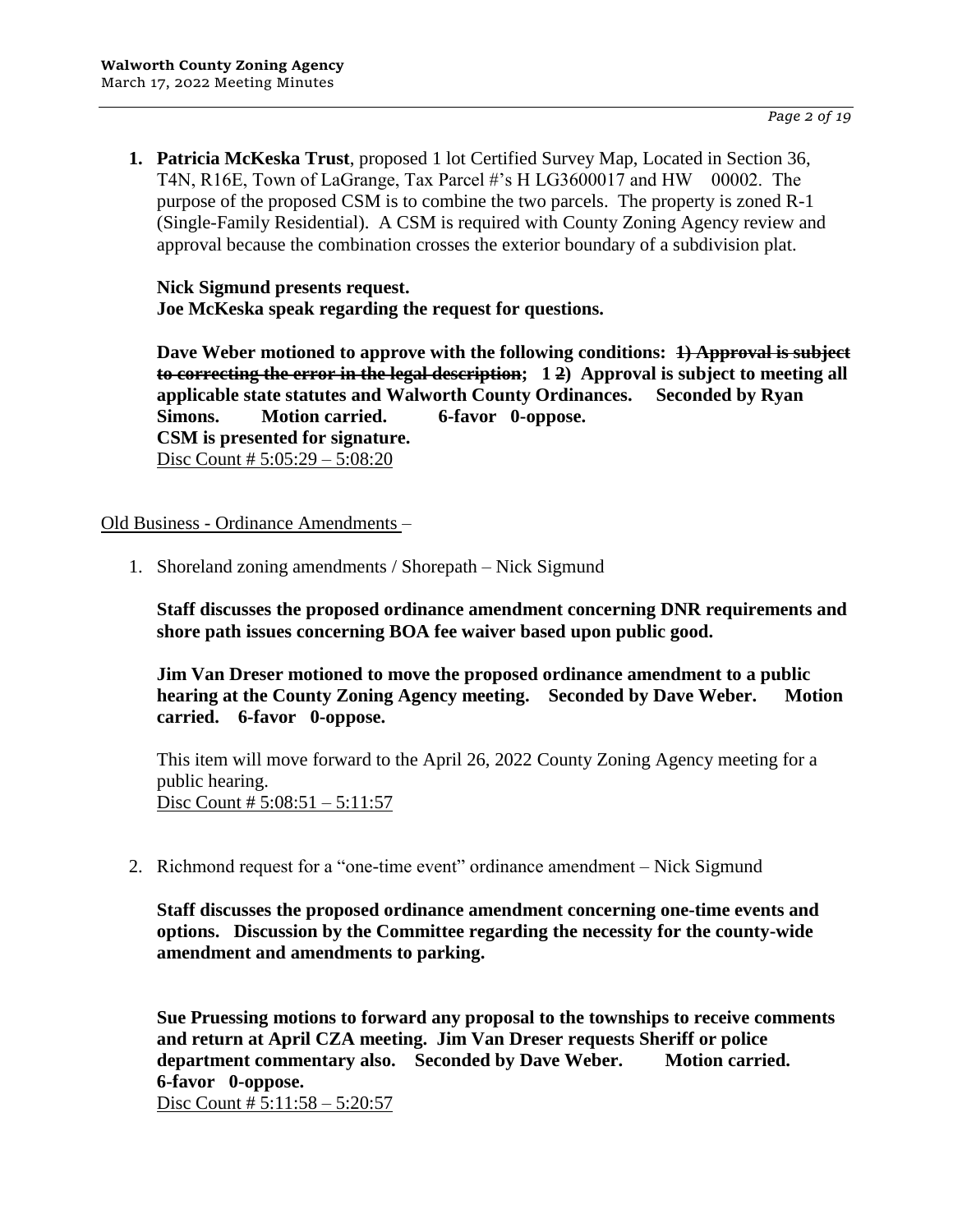*Page 3 of 19*

Old Business – Discussion Items – None

New Business - Ordinance Amendments – None

New Business – Discussion Items –

1. **John Neighbors – Owner**, Section 25, Delavan Township. Amendment of a conditional use for a request for a one time exemption for a Thursday wedding using the outdoor food and beverage area, a one-time yearly spring (March) music event called "Cabin Fever", outdoor food and beverage for rehearsal dinners, clarification of non-event outdoor activities and activities that may occur under the outdoor food and beverage conditional use approval for a bible study group. Tax Parcel F D 2500019.

NAME: John E. Neighbors

#### TOWN: Delavan

The property owner is requesting conditional use review and approval for public assembly and outdoor food and beverage in order to hold weddings and other similar events outside on land zoned B-2 General Business District in conjunction with a principle use indoor event facility. All infrastructure (parking, lighting, pavement, lawn, indoor and outdoor restrooms) needed for the outdoor use are existing on the property. Outdoor use for events would only occur during indoor event use of the commercial buildings. The people using the proposed conditional use outdoor area would be the same people using the principle use indoor area for the same event. The maximum capacity of the events would be 250 with 71 parking stalls and the potential to have up to 50 additional guests arriving by alternate transportation (limousine, shuttles, bus, Uber, Lift etc.). The application indicates intent to allow food trucks on the site during outdoor event use in the area depicted on the site plan. Alcohol served on site complies with a liquor license issued by the Town of Delavan for the last five years. No outdoor amplified music is proposed beyond 5:00 p.m. Events/wedding receptions conclude by 11:00 p.m. The business employs seven full time and up to 18 part-time employees seasonally.

#### **Amended March 17th, 2022 to allow one wedding to use the public assembly and outdoor food and beverage conditional use on Wednesday October 13, 2022. (See # 18)**

**Amended March 17th , 2022 to allow public assembly and outdoor food and beverage use of the patio and lawn area for wedding rehearsals for up to 20 wedding party members between the hours of 1:00 p.m. to 7:00 p.m. on Wednesdays and Thursdays. (See # 18)**

**Amended March 17th, 2022 to allow Bible study for up to 25 people to use the patio as part of the outdoor food and beverage for the coffee shop. (See # 18)**

#### **Amended March 17th, 2022 to allow for one event in March (during the closed season) called "Cabin Fever" consisting of live music for 3 hours between 7:00 p.m. and 10:00 p.m. in the barn with the use of a food truck and the patio area for outdoor food and beverage and public assembly. (See # 18)**

#### **Amended March 17th, 2022 to clarify the extent of music allowed (see # 27 & 29)**

Tax Parcel # F D 2500019

Has been **APPROVED** subject to the following conditions:

- 1. Approved per plans submitted for seasonal use of an outdoor events area for public assembly and outdoor food and beverage in conjunction with a principle use indoor event/wedding facility.
- 2. Use of the grounds shall be limited to the uses as stated in the plan of operations.
- 3. All public assembly outdoor seating and food and beverage consumption must be within the area as specified on the approved site plan.
- 4. All storage areas, materials and equipment shall be located as defined on the plan of operations.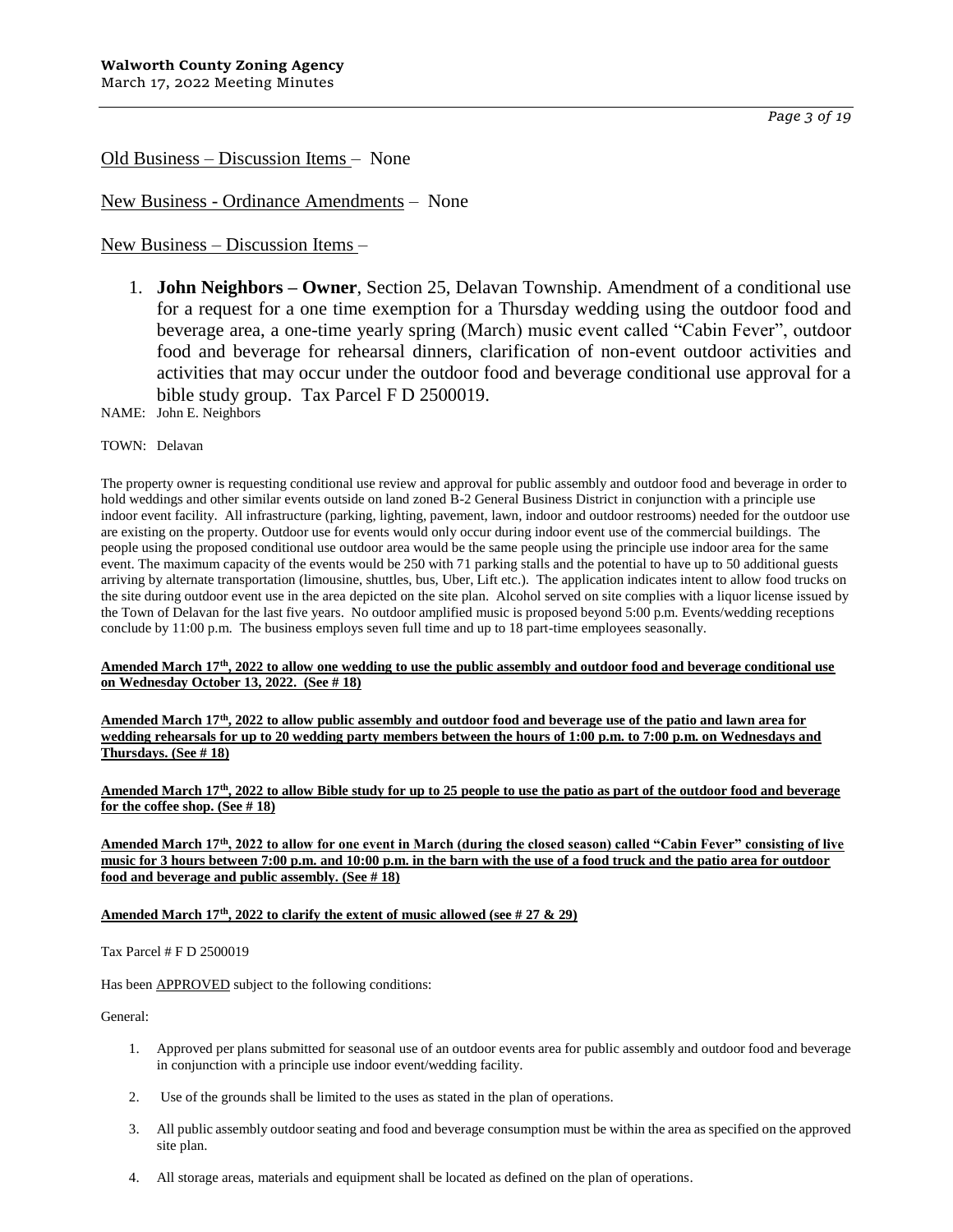- 5. The site shall meet all applicable Federal, State, County and local regulations.
- 6. The applicant must obtain all required zoning permit approvals including a sign permit.
- 7. The property owner must obtain the required County sanitary permit approval for facilities to be located on site.
- 8. Sufficient adult supervision by on site workers must be present at all times when facilities are in use.
- 9. The applicant is responsible for obtaining adequate liability insurance and keeping the insurance current during the life of this conditional use.
- 10. All lighting must be shielded and directed on to the property.
- 11. All parking must occur in the areas identified on the approved plan. Parking must meet with requirements of the county zoning ordinance. All parking must be graded and surfaced to be dust free. All parking must be in compliance with County requirements prior to use of this approval.
- 12. No filling shall occur on site without proper permit approvals.
- 13. Access approval must be obtained from the State Department of Transportation.
- 14. The applicant must obtain a Land Disturbance, Erosion Control & Stormwater approval from Land Conservation Office prior to construction if required by Section 26 of the Walworth County Code of Ordinances. The construction activities of this development must comply with the Walworth County Land Disturbance, Erosion Control and Stormwater Management standards contained in Section 26 of the Walworth County Code of Ordinances.
- 15. No burning shall be allowed on site without a State burning facility license and any required local approvals.
- 16. If the Land Management Department determines that changes in either the character of the use or the intensity of the use are not consistent with this approval, then those changes must be brought before the County Zoning Agency for approval.
- 17. Failure to actively exercise this conditional use within three years of the approval date shall result in automatic dismissal without prejudice. The property owner may request a time extension for actively exercising the conditional use. A time extension for actively exercising the conditional use must be requested in writing during the original three-year period. Any extension requested during the three-year active exercise period greater than one year beyond the original three-year period shall require additional Town and County committee approvals.

18. Outdoor public assembly and outdoor food and beverage hours shall be allowed on Fridays, Saturdays and Sundays from 9:00 a.m. to 11:00 p.m. each day during the months of May, June, July, August, September and October.

**Amended March 17th, 2022 to allow one wedding to use the public assembly and outdoor food and beverage conditional use on Wednesday October 13, 2022.** 

**Amended March 17th, 2022 to allow public assembly and outdoor food and beverage use of the patio and lawn area for wedding rehearsals for up to 20 wedding party members between the hours of 1:00 p.m. to 7:00 p.m. on Wednesdays and Thursdays.**

**Amended March 17th, 2022 to allow Bible study for up to 25 people to use the patio as part of the outdoor food and beverage for the coffee shop.**

**Amended March 17th, 2022 to allow for one event in March called "Cabin Fever" consisting of live music for 3 hours between 7:00 p.m. and 10:00 p.m. in the barn with the use of a food truck and the patio area for outdoor food and beverage and public assembly.**

- 19. Food trucks may be located as specified during events only as part of outdoor food and beverage.
- 20. There shall be no more than three food trucks allowed on site during an event.
- 21. Food trucks used on site shall be licensed by the State and be completely self-contained regarding water, electric and waste.
- 22. A minimum of two trashcans with 40-gallon minimum capacity shall be available in the outdoor food and beverage area.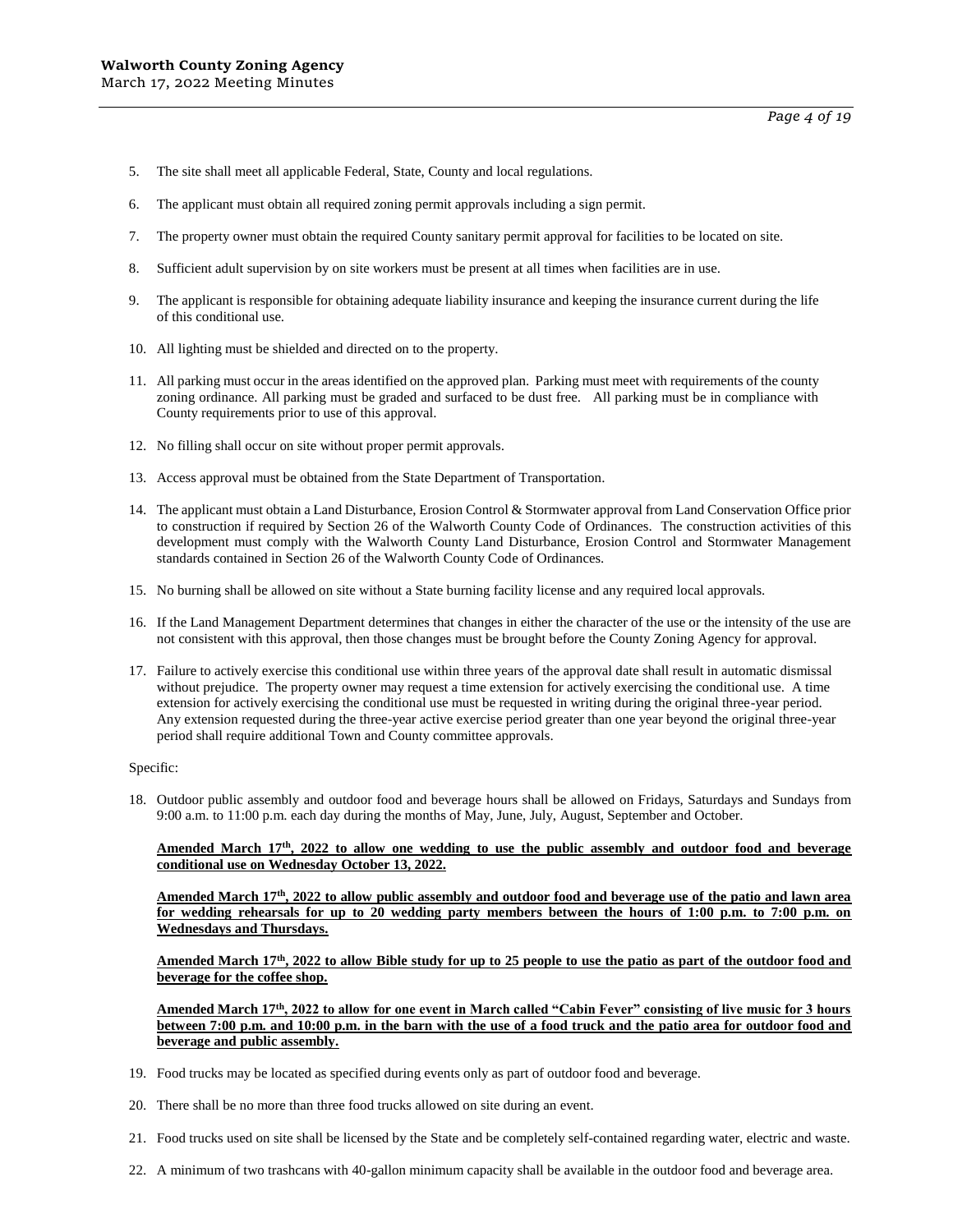- 23. Outdoor use for events shall only occur during indoor event use of the commercial buildings with exception for the separate approved outdoor food and beverage for the coffee shop.
- 24. The people using the proposed conditional use outdoor area shall be the same people using the principle use indoor area for the same event.
- **25.** The maximum capacity of the events shall be 300 guests with 71 parking stalls, with the potential to have up to 50 guests arriving by alternate transportation (limousine, shuttles, bus, Uber, Lift) by use of a 24-foot wide continuous commercial drop off and pickup access loop
- 26. There shall be no fireworks or firework displays launched from the site during events.
- 27. All music for  $\theta$  onsite events both indoors and outdoors shall end by 11:00 p.m.
- 28. Use of the outside area for events shall conclude by 11:00 p.m. as per the Town
- 29. Outdoor amplified music in conjunction with a wedding may occur between noon and 5:00 p.m. only as per the Town.
- 30. The Town and County shall review the conditional use for public assembly and outdoor food and beverage in one year as per the Town.

Dated this  $20^{th}$  day of January , 2022.

\_\_\_\_\_\_\_\_\_\_\_\_\_\_\_\_\_\_\_\_\_\_\_\_\_\_\_\_\_\_\_\_\_\_\_\_\_\_

COUNTY ZONING AGENCY RICK STACEY, CHAIRMAN

cc: Town of Delavan, Larry Malsch, Chairman, 5621 Town Hall Road, Delavan, WI 53115 Town of Delavan, Kristy McChristy, Clerk, 5621 Town Hall Road, Delavan, WI 53115

#### **Staff presents request.**

### **Jim Van Dreser motioned to approve. Seconded by Dave Weber. Motion carried 6-favor 0-oppose.** Disc Count # 5:21:01 – 5:26:58

2. **North by Northwest, LLC C/O John Berget – Owner**, Section 25, Delavan Township. Amendment of a conditional use for storage facilities in the A-4 Agricultural Related Manufacturing, Warehousing and Marketing District for modification of an allowable nine sq. ft. sign to a 40 sq. ft. sign. Tax Parcel FA499900002.

NAME: Michael Landers

TOWN: Delavan

The property owner is requesting to rezone approximately 8.72 acres of A-2 Agricultural Land District property to the A-4 Agricultural Related Manufacturing, Warehousing and Marketing District in order to obtain conditional use approval for a storage facility. In conjunction, the property owner is requesting approval to rezone .92 acres of A-2 Agricultural Land District to A-5 Agricultural-Rural Residential District to split off an existing dwelling on a residential lot. John Berget is the applicant and contract purchaser of the property and would purchase the property and conduct the project activities when the proper approvals are potentially granted.

#### **Amended March 17th, 2022 to allow larger 40 sq. ft. sign (See #1, 5, 23)**

Tax Parcel #F D 2500021A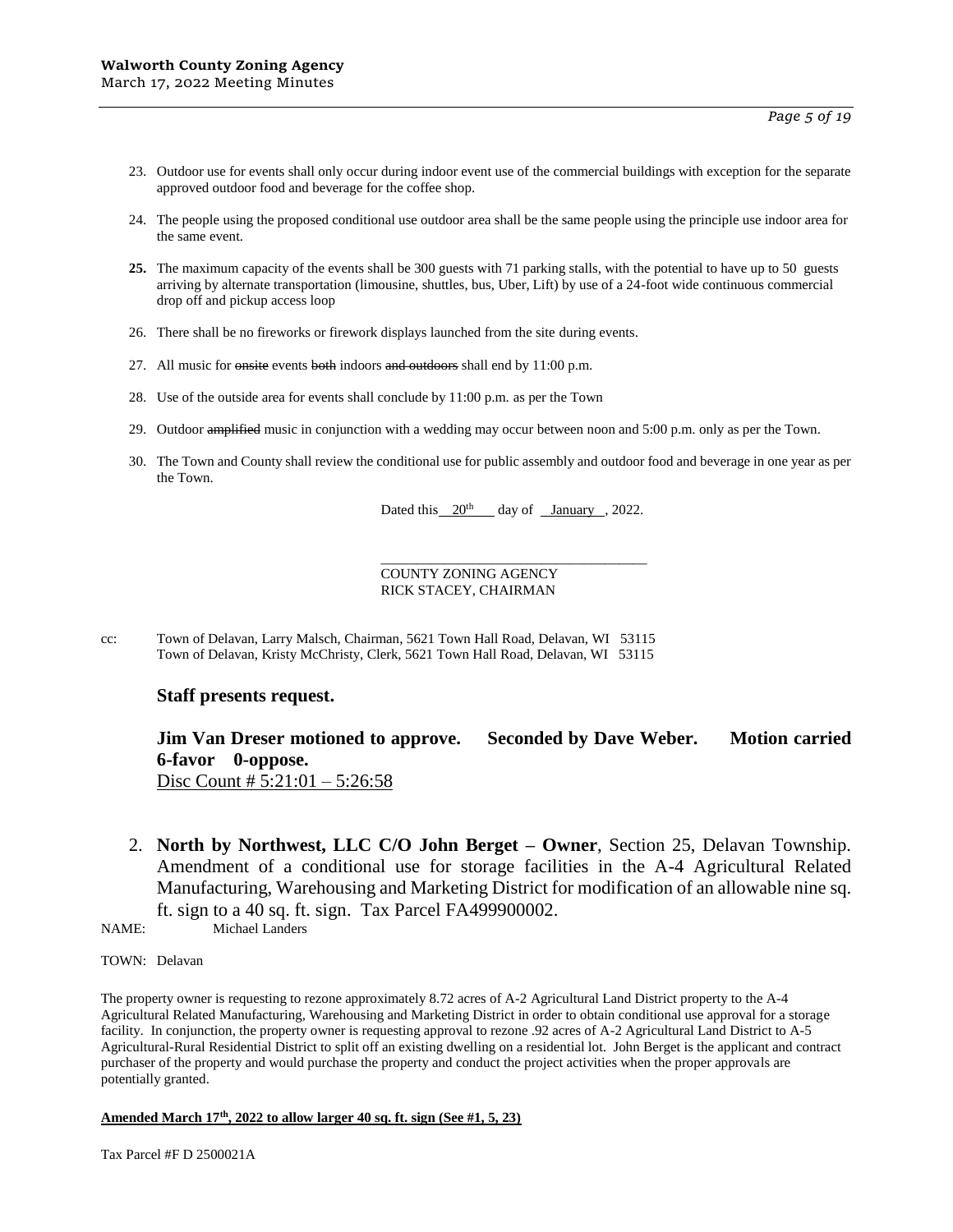Has been APPROVED subject to the related rezone passing County Board and the following conditions:

General:

- 1. Approved as per plan submitted for mini-warehouse storage facilities **and amended February March 17, 2022 to allow modification of an allowable nine sq. ft. sign to a larger 40 sq. ft. non-illuminated sign** with all additional conditions.
- 2. No general public sales allowed from the storage facility. No business activities other than specified in the plan of operations may be conducted from out of the storage facilities.
- 3. Must meet all applicable Federal, State, County and local regulations.
- 4. Outside lighting shall be shielded and directed on site.
- 5. The applicant must obtain all required zoning permit approvals including a sign permit. **A sign in the A-4 zone district may not be illuminated.**
- 6. No burning of waste materials shall occur on site.
- 7. The applicant must obtain the required Town, County and/or State Highway approval for the access.
- 8. The applicant must obtain a County Land Disturbance Erosion Control and Stormwater Management permit from the County Conservation Office if required by ordinance.
- 9. All cars shall be parked in the marked spaces as identified on the approved plan of operations. Use capacity of the site shall be restricted by the cars capable of being parked in the marked spaces as identified on the plan. Parking must meet with requirements of the county zoning ordinance. The off street parking area shall be graded and surfaced so as to be dust free and properly drained. All parking areas shall be clearly marked. All parking must be in compliance with County requirements within 60 days of this approval.
- 10. The project site must be kept neat, clean, and mowed in all areas.
- $11.$  If the Land Management Department determines that changes in either the character of the use or the intensity of the use are not consistent with this approval, then those changes must be brought before the County Zoning Agency for approval.
- 12. Failure to actively exercise this conditional use for mini-warehouse storage facilities within three years of the approval date shall result in automatic dismissal without prejudice. The property owner may request a time extension for actively exercising the conditional use. A time extension for actively exercising the conditional use must be requested in writing during the original three year period. Any extension requested during the three year active exercise period greater than one year beyond the original three year period shall require additional Town and County committee approvals. Miniwarehouse storage building construction must be occurring in order to be exercising this conditional use.

#### Specific:

- 13. The requirements of the stormwater implementation plan and grading plan shall be followed regardless of the phased construction of the buildings. Phase I of the development plan or construction plan must include the construction of all the planned stormwater management practices to serve the facility under full built-out conditions.
- 14. There shall be no black dirt mixing and grinding, materials or contractor storage or other business activities requiring zoning approvals on site without first obtaining the required zoning approvals.
- 15. On site hours of operation shall be from 4:30 a.m. to 10:00 p.m. seven days a week and shall be posted on site as per the Town.
- 16. There shall be no flammable chemical storage on site as per the Town.
- 17. There shall be perimeter fencing required as per the Town.
- 18. The project shall follow new lighting ordinance guidelines as per the Town.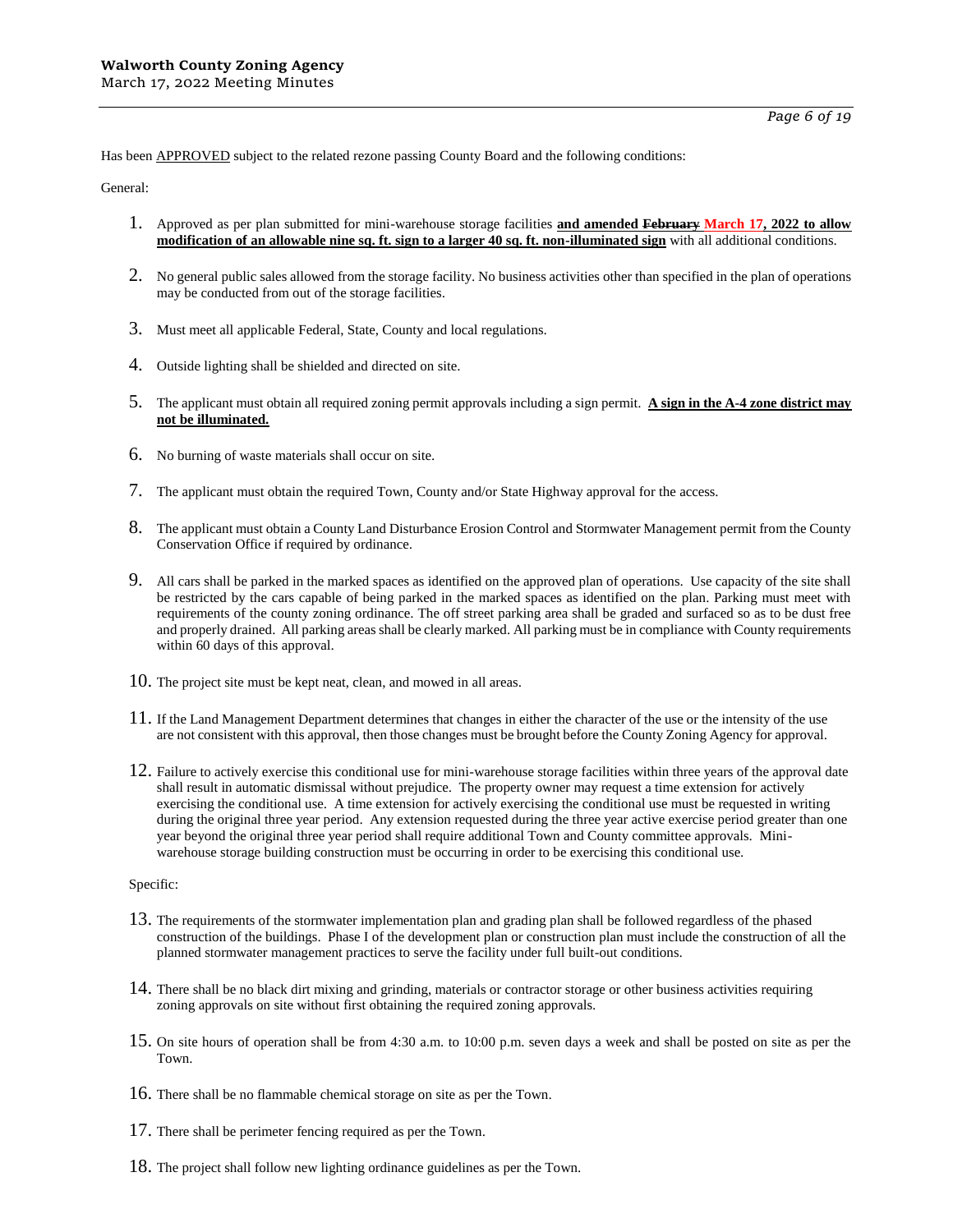*Page 7 of 19*

19. There shall be no engine repair on site as per the Town.

20. Future approval of landscaping and stormwater maintenance agreements shall be required as per the Town.

- 21. The approval is subject to final engineering and stormwater plans as per the Town.
- 22. The project must meet with all applicable requirements of the preliminary stormwater review letter.

#### **23. The property owner must change the note on the site plan for the sign to reference the 40 sq. ft. modification approval prior to applying for the required sign permit.**

Dated this  $20^{th}$  day of May , 2021.

\_\_\_\_\_\_\_\_\_\_\_\_\_\_\_\_\_\_\_\_\_\_\_\_\_\_\_\_\_\_\_\_\_\_\_\_\_\_\_

COUNTY ZONING AGENCY RICK STACEY, CHAIRMAN

cc: John Berget, 5011 State Road 50, Delavan, WI 53115 Farris Hansen & Associates Inc, P.O. Box 437, Elkhorn, WI 53121 Town of Delavan, Larry Malsch, Chairman, 5621 Town Hall Road, Delavan, WI 53115 Town of Delavan, Kristy McChristy, Clerk, 5621 Town Hall Road, Delavan, WI 53115

### **Staff presents request.**

**Jerry Grant motioned to approve. Seconded by Ryan Simons. Motion carried 6-favor 0-oppose.** Disc Count #  $5:27:01 - 5:29:33$ 

3. **Faye Blakeley – Owner, Kelsey Hartland – Applicant**, NE ¼ of Section 6, Walworth Township. Amendment of a conditional use on property zoned B-2 General Business District to allow expansion of an athletic club called The Lofty Life Aerial Dance, LLC by less than 25% of the existing structure by construction of a 770 sq. ft. addition to the back of a dance studio barn**.** Tax Parcel EA135900001.

**Amended March 17th, 2022 for a 770 sq. ft. addition and expansion of the parking lot ( see #1).**

NAME: Faye Blakeley

TOWN: Walworth

The property owner is requesting conditional use approval on property zoned B-2 General Business District for an athletic club called The Lofty Life Aerial Dance, LLC used for teaching circus-based fitness classes including aerial dance and other fitness classes such as yoga. The athletic club for teaching dance would be operated by the applicant and future owner of the property. There would be three dance instructors and up to 22 students on site at one time. Parking is available in the front and back of the barn meeting County parking requirements. The barn would be used for the dance studio. A bathroom is proposed to be installed on the first floor of the barn and the ceiling above the first floor would be removed in portion to allow for the height needed for aerial classes. Rigging will be inspected by a structural engineer and installed by a professional aerial rigger from Performance Rigging Solutions. The house would be used as a caretaker's residence and owners dwelling. The site is served by well water and a septic system.

Tax Parcel # EA135900001

Has been APPROVED subject to the following conditions: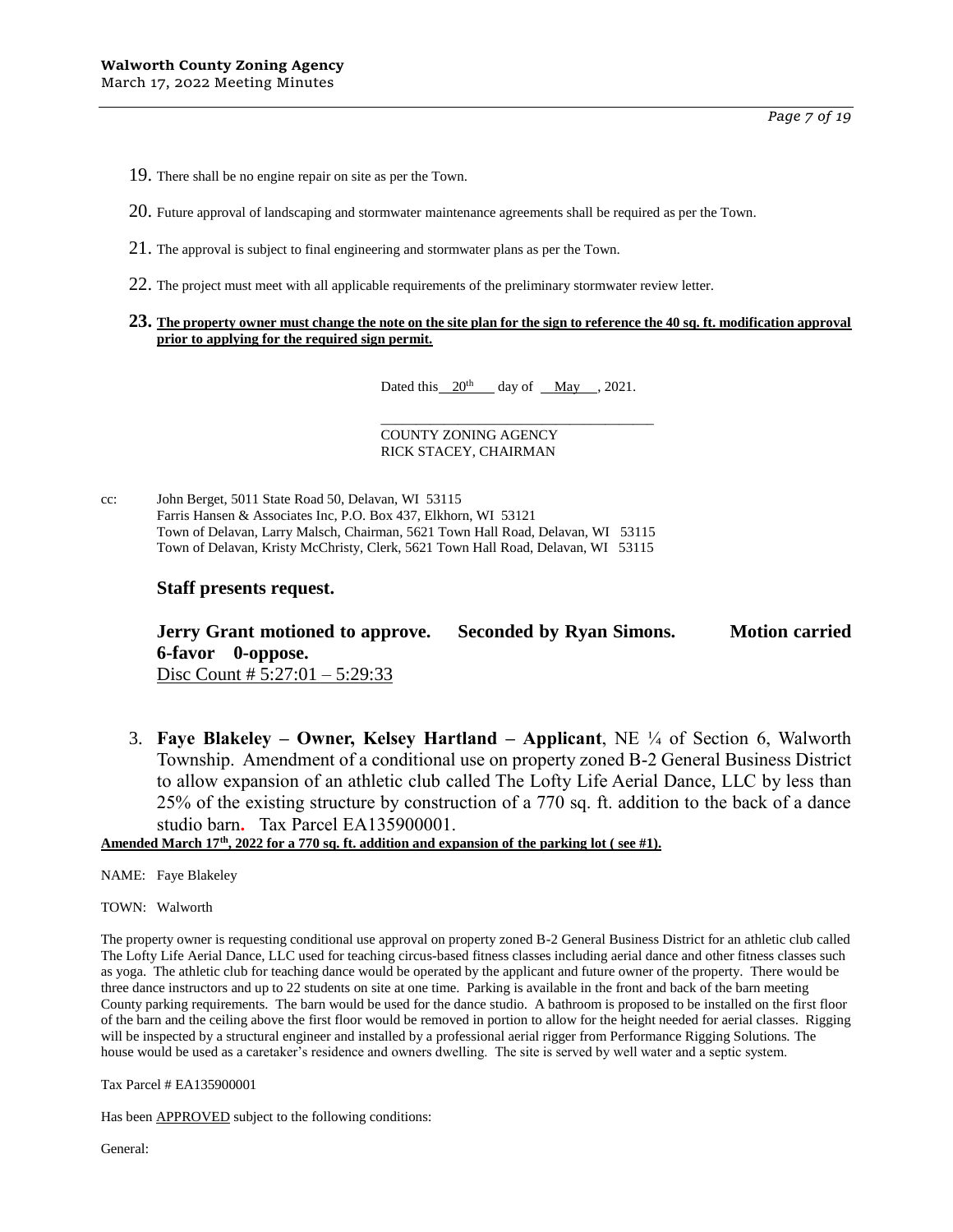- 1. The Conditional Use for a dance studio in a barn as an athletic club with caretaker's residence in the existing house is approved as per the plan submitted **and amended March 17th, 2022 for a 770 sq. ft. addition and expansion of the parking lot as per revised plan submitted** with the following conditions.
- 2. Use of the grounds shall be limited to the uses as stated in the plan of operations.
- 3. The project must meet with all State, Federal and local approvals.
- 4. The applicant must obtain all required County Zoning permit including a sign permit for any proposed signage.
- 5. Sufficient adult supervision must be present at all times when facilities are in use.
- 6. The applicant must obtain an approved Land Disturbance, Erosion Control and Stormwater permit from Land Conservation if required by Ordinance.
- 7. The applicant is responsible for obtaining adequate liability insurance and keeps the insurance current during the life of this conditional use.
- 8. All lighting must be shielded and directed on to the property.
- 9. All parking must occur in the areas identified on the approved plan. Parking must meet with requirements of the county zoning ordinance. All parking must be graded and surfaced to be dust free. All parking for business on site must be in compliance with County requirements. Use of the site shall limited by the number of parking spaces available as shown on the approved site plan.
- 10. The property owner must obtain the required County sanitary permit approval for use of the sanitary facilities on site.
- 11. If the Land Management Department determines that changes in either the character of the use or the intensity of the use are not consistent with this approval, then those changes must be brought before the County Zoning Agency for approval.
- 12. Failure to actively exercise this conditional use within three years of the approval date shall result in automatic dismissal without prejudice. The property owner may request a time extension for actively exercising the conditional use. A time extension for actively exercising the conditional use must be requested in writing during the original three year period. Any extension requested during the three year active exercise period greater than one year beyond the original three year period shall require additional Town and County committee approvals.

- 13. Classes shall be held on Mondays through Fridays from 9:00 a.m. to 9:00 p.m. and on Saturdays and Sundays from 9:00 a.m. to 4:00 p.m.
- 14. The property owner shall obtain any required commercial building permit prior to making alterations of the barn into a dance studio. This condition is specifically regarding approval needed prior to the remove of portion of the barn ceiling between the first and second floor of the barn structure.
- 15. Maximum capacity of the athletic club as a dance studio shall be three instructors and 22 students.

Dated this  $17<sup>th</sup>$  day of February , 2022.

 $\frac{1}{\sqrt{2}}$ **COUNTY ZO** RICK STACEY, CHAIRM

cc: Kelsey Hartland, 911 S. Grant Street, Lake Geneva, WI 53147 Town of Walworth, David Rowbotham, Chairman, W6741 Brick Church Rd, P.O. Box 386, Walworth, WI 53184 Town of Walworth, Marie Baker, Clerk, W6741 Brick Church Rd, P.O. Box 386, Walworth, WI 53184

### **Staff presents request.**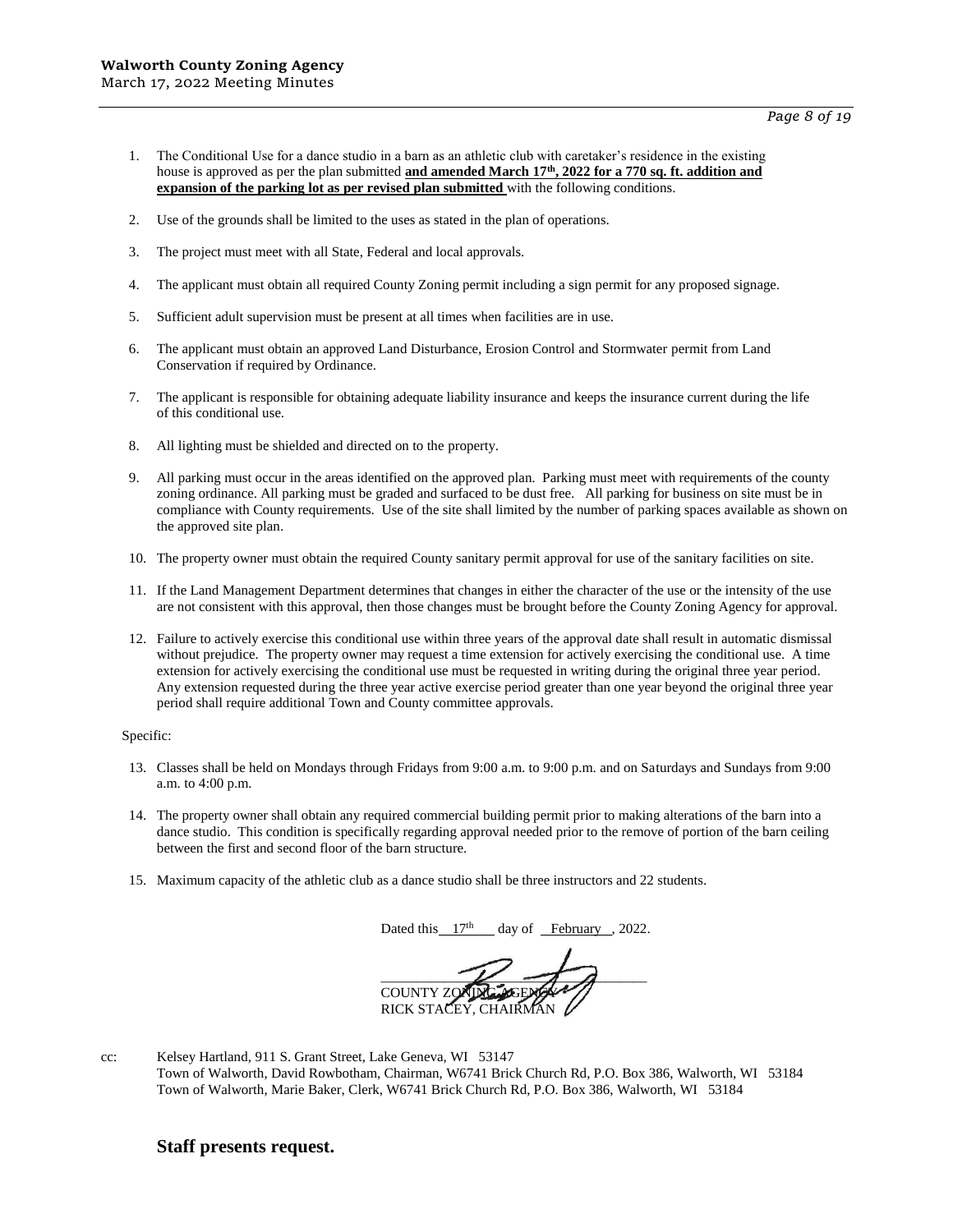*Page 9 of 19*

# **Jim Van Dreser motioned to approve. Seconded by Sue Pruessing. Motion carried 6-favor 0-oppose.**

Disc Count # 5:29:35 – 5:31:52

4. **CONAGRA Foods Package Foods, LLC – Owner, Dave Barrett – Applicant,** NW ¼ of Section 33, Darien Township. Amendment of an existing conditional use to expand a vegetable processing facility in the A-4 District by less than 25% of the existing structure size for a 4,272 sq. ft. corridor addition, a 1600 sq. ft. EQ Tank, a 684 sq. ft. North Dock and a 3900 sq. ft. South Dock. Tax Parcel BA412100001.

**Amended March 17th, 2022 for a 4,272 sq. ft. corridor addition, a 1600 sq. ft. EQ Tank and a 3900 sq. ft. South Dock. (See # 1) Amended December 21, 2017 for enclosure of an interior court yard area with a precast concrete roof See #1, 16, and 17 below**

**Amended 11/19/2015 see #1 below**

NAME: Conagra Foods Packaged Foods, LLC- Darien LARSON COMPANY c/o BIRDS EYE FOODS, A SUBSIDIARY OF PINNACLE FOODS, INC. (WARREN HANSEN, APP.)

TOWN: DARIEN

A conditional use permit for an addition to the Birds Eye Foods vegetable and other foods processing business as specified in Chapter 74, Division 4, Walworth County Code of Ordinances, Walworth County, Wisconsin, on lands zoned A-4 Agricultural Related Manufacturing, Warehousing and Marketing District, and described as follows:

Tax Parcel #BA412100001

Has been APPROVED subject to the following conditions:

- 1. Approved as per plan submitted with all additional conditions for adding approximately 45,000 sq. ft. of productions space, 3000 sq. ft. of dock space and a 6,000 sq, ft, pole building for machinery storage to the existing vegetable processing facility with parking as shown **and amended 11/19/2015 for addition of 7680 sq. ft. of new warehouse and dock enclosure as per plan submitted dated received October 5, 2015 and amended December 21, 2017 for enclosure of a 1470 sq. ft. interior court yard area with a precast concrete roof as per plan submitted and further amended March 17th, 2022 as per plan submitted for a 4,272 sq. ft. corridor addition, a 1600 sq. ft. EQ Tank, and a 3900 sq. ft. South Dock reconfiguration.**
- 2. No general public sales allowed on premises.
- 3. Storage limited to material and goods directly associated with business. Outside storage shall not be allowed. No business activities other than specified in the plan of operations may be conducted from out of the facilities.
- 4. On site hours of operation shall be 24 hours a day, seven days a week.
- 5. Must meet all applicable federal, state, county and local regulations.
- 6. Outside lighting shall be shielded and directed on site.
- 7. The applicant must obtain all required zoning permit approvals including a sign permit.
- 8. No fill, debris, branches or leaves may be brought back and disposed of on site. No burning of waste materials shall occur on site.
- 9. The applicant must obtain a Walworth County Land Disturbance, Erosion Control and Stormwater Management Permit from the Walworth County Land Conservation Office. The applicant must submit and obtain approval of a landscaping plan from the Walworth County Land Conservation Office, including a landscaping berm and screening for headlights as requested by the town.
- 10. The project site must be kept neat, clean, and mowed.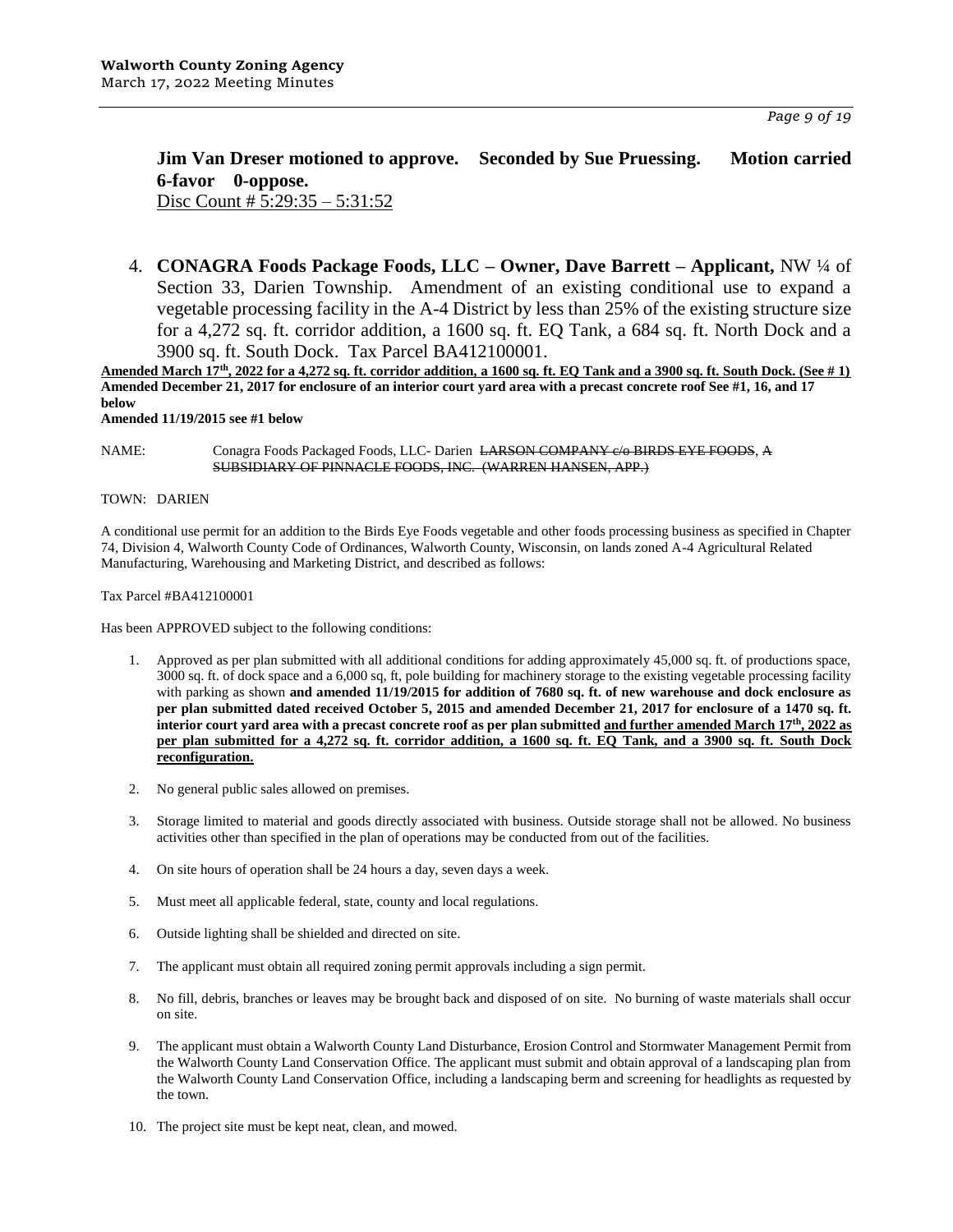- 11. Any changes to the character, intensity or use of this site, not capable of being discerned by the Walworth County Land Use and Resource Management Department as consistent with this approval, must be brought before the Walworth County Zoning Agency for additional conditional use review.
- 12. Failure to actively exercise this conditional use within three years of the approval date shall result in automatic dismissal without prejudice. The property owner may request a time extension for actively exercising the conditional use. A time extension for actively exercising the conditional use must be requested in writing during the original three year period. Any extension requested during the three year active exercise period greater than one year beyond the original three year period shall require additional Town and County committee approvals.

- 13. The conditional use permit is not valid until such time as the applicant receives a permit from the Department of Natural Resources for grading adjacent to the stream. No zoning permit will be issued until the Chapter 30 Permit is submitted for the file.
- 14. The property owner will need to address potential errors in the floodplain mapping with FEMA prior to construction of additions in the areas currently identified as 100 year floodplain. A letter from FEMA addressing the floodplain correction and removal of the floodplain area of concern shall be provided for the conditional use file.
- 15. The operations plan must show any additional needed parking and access space meeting with county requirements. The truck and trailer parking area must be used for all truck and trailer parking on the property. The number of truck and trailer parking stalls may need to be increased at the designated parking area. Trucks and trailers may not be parked on the access road around the building. All parking and access to the site shall meet county requirements. All parking shall be installed according to county requirements within one year of this approval.
- 16. **The owner shall notify the County if any changes are made regarding operation of this site including quantity, location and type of materials to be stored on site.**
- 17. **The site shall be maintained in a nuisance free condition. The owner shall be held solely responsible for the control of dust, odors, fire, vermin, insects, rodents, filth, groundwater and surface water contamination and windblown materials resulting from past and future operations on this site.**

Dated this 17<sup>th</sup> day of February, 2011.

\_\_\_\_\_\_\_\_\_\_\_\_\_\_\_\_\_\_\_\_\_\_\_\_\_\_\_\_\_\_\_\_\_\_\_\_\_\_\_\_

\_\_\_\_\_\_\_\_\_\_\_\_\_\_\_\_\_\_\_\_\_\_\_\_\_\_\_\_\_\_\_\_\_\_\_\_\_\_\_\_

COUNTY ZONING AGENCY RICK STACEY, CHAIRMAN

Dated this 19<sup>th</sup> day of November, 2015.

#### COUNTY ZONING AGENCY RICK STACEY, CHAIRMAN

Dated this 21<sup>st</sup> day of December, 2017.

#### \_\_\_\_\_\_\_\_\_\_\_\_\_\_\_\_\_\_\_\_\_\_\_\_\_\_\_\_\_\_\_\_\_\_\_\_\_\_ COUNTY ZONING AGENCY TIM BRELLENTHIN, CHAIRMAN

cc: Town of Darien, Cecil R. Logterman, Chairman, N2826 Foundry Rd, Darien, WI 53114 Town of Darien, Marilyn Larson, Clerk, N2826 Foundry Rd., Darien, WI 53114

### **Staff presents request.**

**Dave Weber motioned to approve. Seconded by Jerry Grant. Motion carried 6-favor 0-oppose.** Disc Count # 5:31:56 – 5:34:30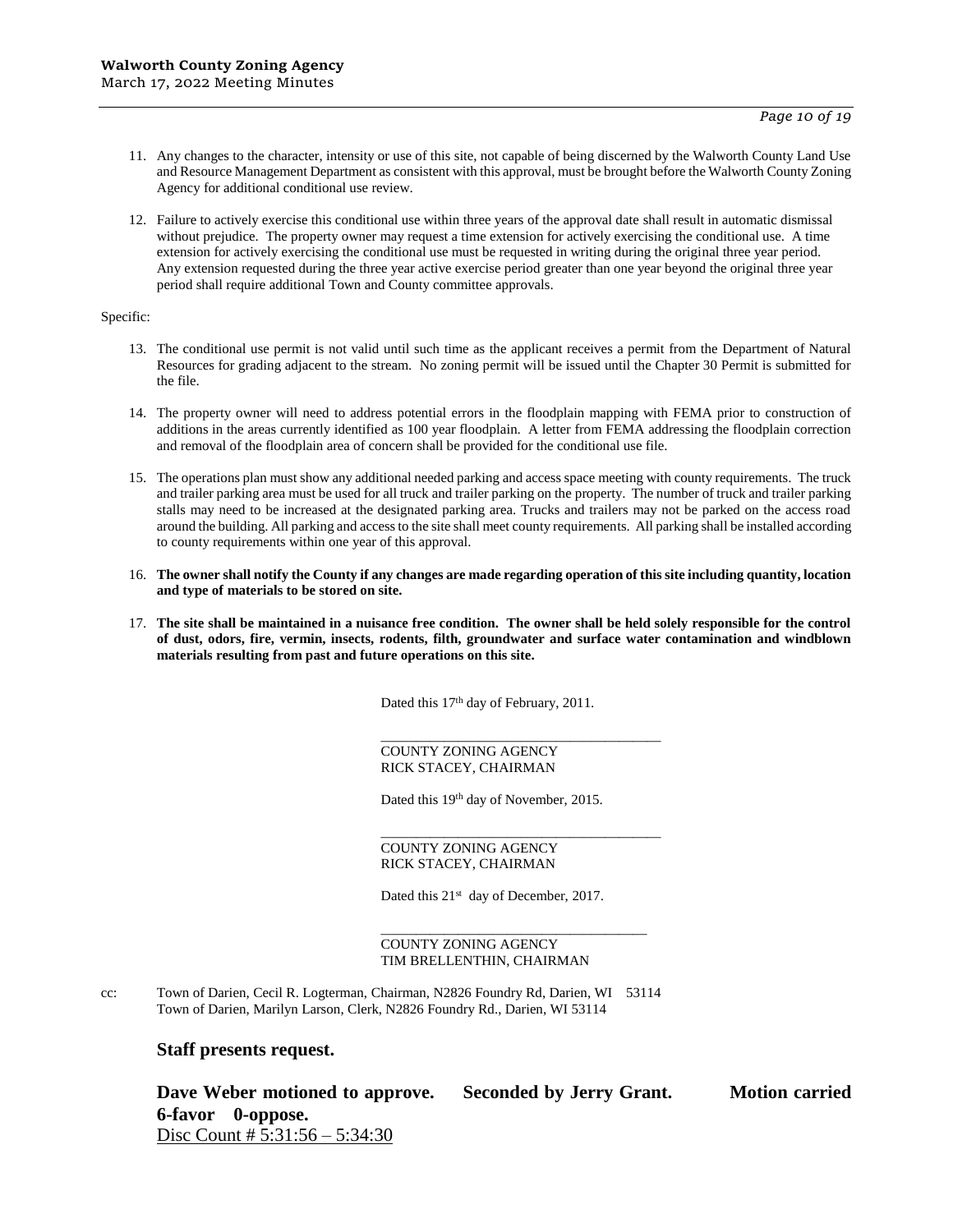# **5:\_34\_\_ p.m.:**

1. Walworth County - Amendment to Section(s) 74-38, 74-55, 74-61,74-62, 74-64, 74-65, 74- 74, 74-114, 74-118, and 74-131 of the Walworth County Code of Ordinances - Zoning and Section(s) 74-165, 74-178, 74-180, 74-181, 74-182, 74-188, 74-189, 74-191, 74-192, 74-203, 74-243, 74-247, and 74-263 of the Walworth County Code of Ordinances - Shoreland Zoning to clarify food truck usage, define junk yard, amend marina definition, allow 12 foot high sheds in planned campgrounds, amend parking requirements for residences and public assembly uses, and correct section references and typos.

# **Staff presents review of ordinance amendment.**

### **Jim VanDreser motioned to move forward to the April CZA meeting for a vote. Seconded by Dave Weber. Motion carried 6-favor 0-oppose.**

This item will move forward to the April 26, 2022 Walworth County Zoning Agency meeting for possible action. Disc Count # 5:38:58 – 5:40:49

### Rezones with Conditional Uses –

1. **Christian League for the Handicapped, Inc. dba Inspiration Ministries – Owner, Abbey Provident Venture, LLC C/O Richard Donner – Applicant**, Section 2, Walworth Township. Rezone approximately 4.13 acres of P-2 Institutional Park District land to the C-2 Upland Resource Conservation District with conditional use for a separate approximately 20.9 acres parcel for an existing recreational camp to operate as the Lake Geneva Hospitality Academy. Part of Tax Parcel E W 200013.

- 1. The Conditional Use for a recreational camp is approved as per the plan submitted for use by a groups of association identified as the Lake Geneva Hospitality Academy for educational opportunities for students interested in careers in the hospitality industry and culinary arts programs. The recreational camp may be used occasionally by Inspiration Ministries for events, activities, meetings, short term housing programs and other agreed upon arrangements in furtherance of Inspiration Ministries mission to assist developmentally disabled adults transition to independent living.
- 2. Use of the grounds shall be limited to the recreation camp activities as stated in the plan of operations. No business activities other than those specified in the plan of operations may be conducted from the recreational camp.
- 3. Application with Walworth County for approval of **a parcel split** a certified survey map (CSM), recording of the **parcel split** CSM and the entire project plan shall occur within one year of this conditional use approval.
- 4. All housing for the recreational camp users shall occur in the buildings identified on the plan for housing. There shall be no overnight stays in any structure not identified on the site plan as a camping cabin, the lodge or caretaker's residence.
- 5. The project must meet with all State, Federal and local requirements prior to use as a recreational camps.
- 6. The applicant must obtain all required County Zoning permit including a sign permit for an entrance sign to the recreational camp. Signage must be identified on the plan of operations and the applicant must obtain the required sign permit from the County Zoning Office.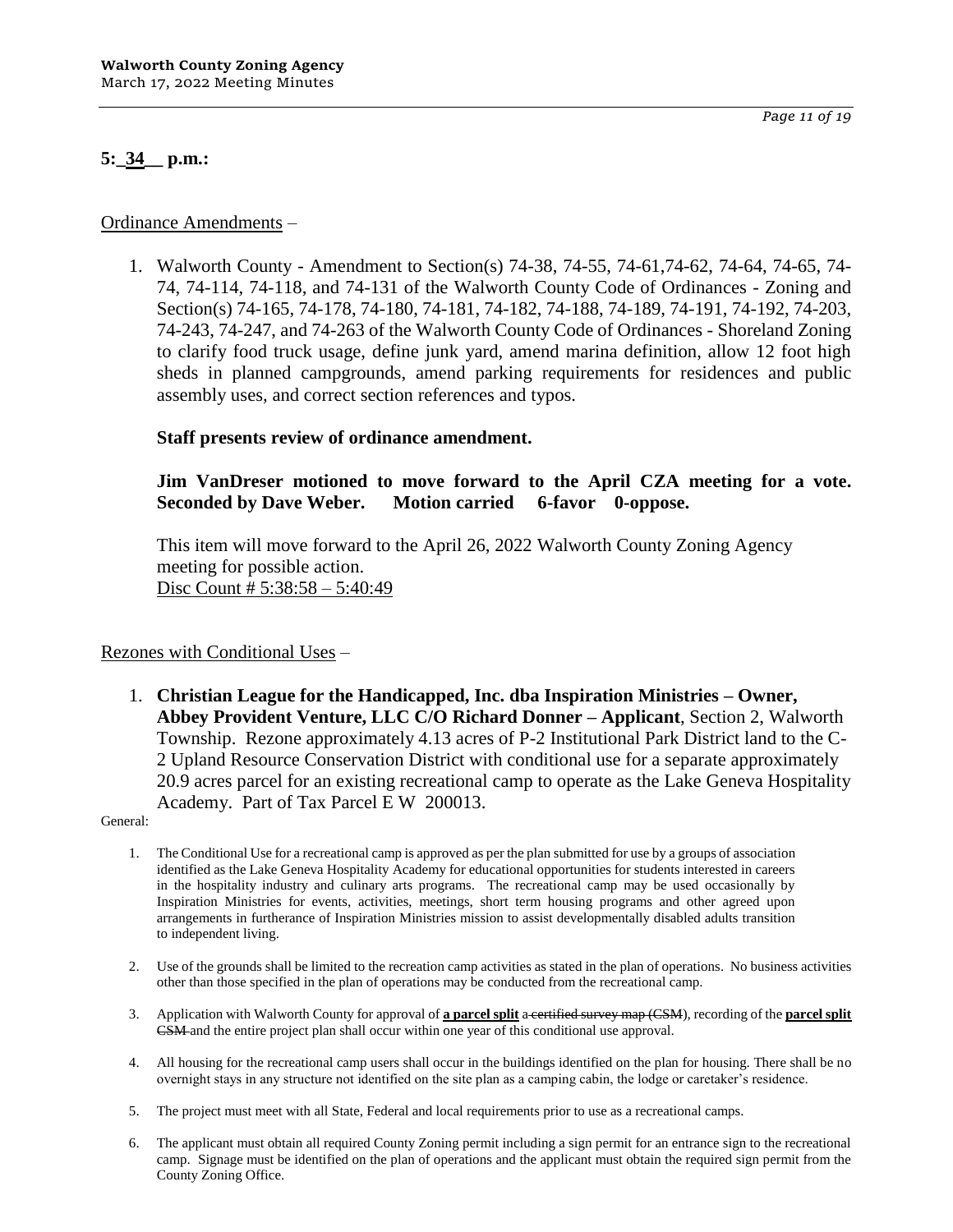- 7. Hours of operation shall be 24 hours per day with quite hours between the hours of 11:00 p.m. to 7:00 a.m. The property owner shall be responsible for enforcing quite hours.
- 8. No outside announcement speaker system may be used on site. Acoustical musical instruments may be played outside between the hours of 10:00 a.m. and 11:00 p.m. All performance by the camping clients requiring amplifiers or speaker systems must be conducted in the cabins or lodge buildings only.
- 9. Sufficient adult supervision must be present at all times when the camp is used by children.
- 10. The total capacity of the camp shall be 80 **124** camp guests and 12 staff as identified in the plan of operations per the available parking.
- 11. The Recreational Camp conditional use permit allows for non-camp day users during specific stated and conditional use permit approved yearly recreational, educational, or religious purposes events so long as the non-camping day visitors do not exceed the number of on-site camping individuals. There shall be no more than 80 **124** non-camping day visitors allowed on site during recreational camp events.
- 12. The number of recreational camp events allowing non-camping day visitors shall be set at 12 per year. When events are held the entire recreational camp must be used by a single associated camping group.
- 13. The applicant must obtain an approved Land Disturbance, Erosion Control and Stormwater permit from Land Conservation if required by Ordinance.
- 14. The project site must meet with all sanitary sewerage requirements. The applicant shall provide verification of available sewerage capacity for the project prior to use of the site as a recreational camp under this conditional use approval.
- 15. All perimeter fencing shall be maintained as identified on the project plan.
- 16. The applicant must obtain adequate liability insurance and keep the insurance current during the life of this conditional use.
- 17. All lighting must be shielded and directed on to the property.
- 18. Parking must meet with requirements of the county zoning ordinance. All parking shall meet the exterior boundary setbacks established for a recreational camp. All parking must be in compliance with County requirements within 60 days of this approval.
- 19. If the Land Management Department determines that changes in either the character of the use or the intensity of the use are not consistent with this approval, then those changes must be brought before the County Zoning Agency for approval.
- 20. Failure to actively exercise this conditional use within three years of the approval date shall result in automatic dismissal without prejudice. The property owner may request a time extension for actively exercising the conditional use. A time extension for actively exercising the conditional use must be requested in writing during the original three-year period. Any extension requested during the three-year active exercise period greater than one year beyond the original three-year period shall require additional Town and County committee approvals.

- 21. The parking standards have been modified by this conditional use to allow overflow parking on the grass during the occasions of events as stated in the project narrative and depicted of the project plan. Normal recreational camp (nonevent) use shall use the surfaced parking as depicted on the project plan.
- 22. Outdoor campfires shall be located in the specified fire ring areas identified on the recreational campsite plan.
- 23. The required exterior buffer for the recreational camp as shown on the approved site plan shall be a no mow area allowed to become a natural buffer.
- 24. There shall be no commercial use of the recreational camp for weddings, conferences and or other non- Lake Geneva Hospitality Academy or non- Inspiration Ministries use or events without additional zoning review and approval by the Town and County.
- 25. The existing RV Site Area has not been included in the plan of operations and shall not be used without specific approval from the Town and County.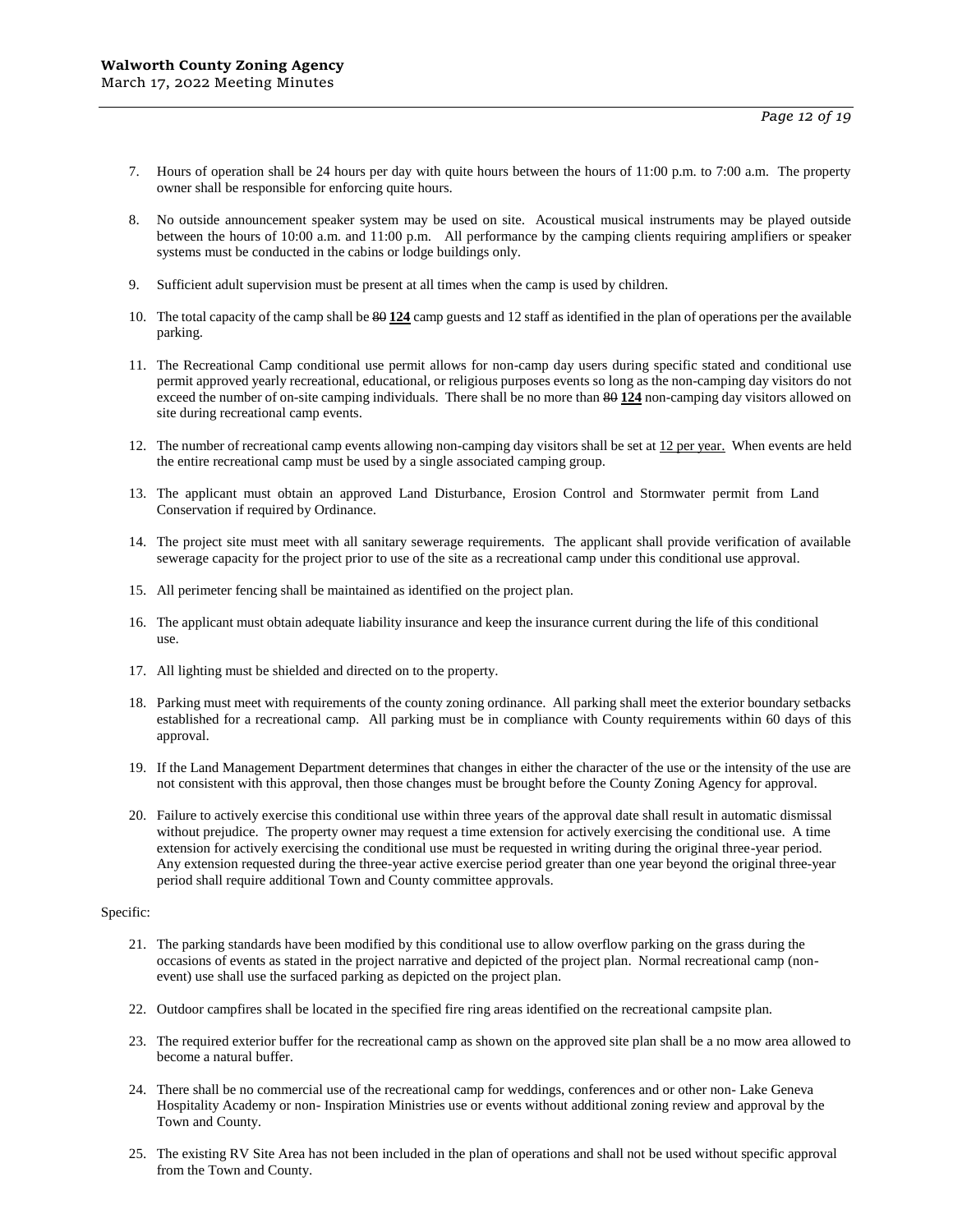*Page 13 of 19*

**Staff presents request.**

**Attorney Richard Donner speaks regarding the application.**

**Speaking in FAVOR: Kerry Kerger/Abbey Provident Venture. (also provides responses to questions of committee); Michael Lucero reads in letter from WalCo. Economic Development Alliance; Erik Barber reads in letter from Inspiration Ministries;** 

**Speaking in OPPOSITION: Jonathan Voss; Robert Stewart; Jerry McCoy; John Bria; Heather Bria; Jeremy Bria; Lisa Stewart; Marilyn Bria;** 

**Speaking in REBUTTAL: Attorney Richard Donner.**

**Discussion by the Committee – Van Dreser questions difference between dormitory and camp. Response by Staff. Answers provided by the applicant regarding the plan of operation.**

**Jim Van Dreser motioned to DENY as not consistent with the land use plan and not an appropriate use for this property. Seconded by Dave Weber for discussion. Statements made by Committee members. Discussion of issues with Committee and Staff. CZA asks - at a one year review, can a CU be revoked if there are complaints. CU's cannot be automatically revoked. The same formal revocation process would need to be followed. It cannot be an automatic revocation. A hearing would be required. The motion to Deny is withdrawn by movant, approved by second.**

**Discussion is had with the Committee and Staff regarding if this matter is tabled to the next regular CZA Meeting or if a special meeting would be held.**

**Jim Van Dreser motions to TABLE this matter until the next CZA meeting on Tuesday, April 26. Information to be obtained for the Committee: neighboring distances, other park/rec camps in Walworth County, law enforcement records, drone footage, comparison of proposed Town conditions with Staff recommended conditions. Second by Ryan Simmons. Motion carried. 5-favor 1-oppose (Sue Pruessing voting in opposition).** Disc Count # 5:41:20 – 7:28:40

2. **Michelle Cleveland – Owner**, SW ¼ of Section 10, Richmond Township. Rezone approximately .55 acres of A-1 Prime Agricultural Zone District property to the A-4 Agricultural Related Manufacturing, Warehousing and Marketing District. The rezone is requested in order to obtain conditional use approval for a commercial green house with sales of agricultural plant and ancillary non-agricultural items (decorative garden item such as pottery, concrete statuary, metal signs, sculptures and garden spinners) subject to a detailed plan approved by the Committee. Part of Tax Parcel CA337600001.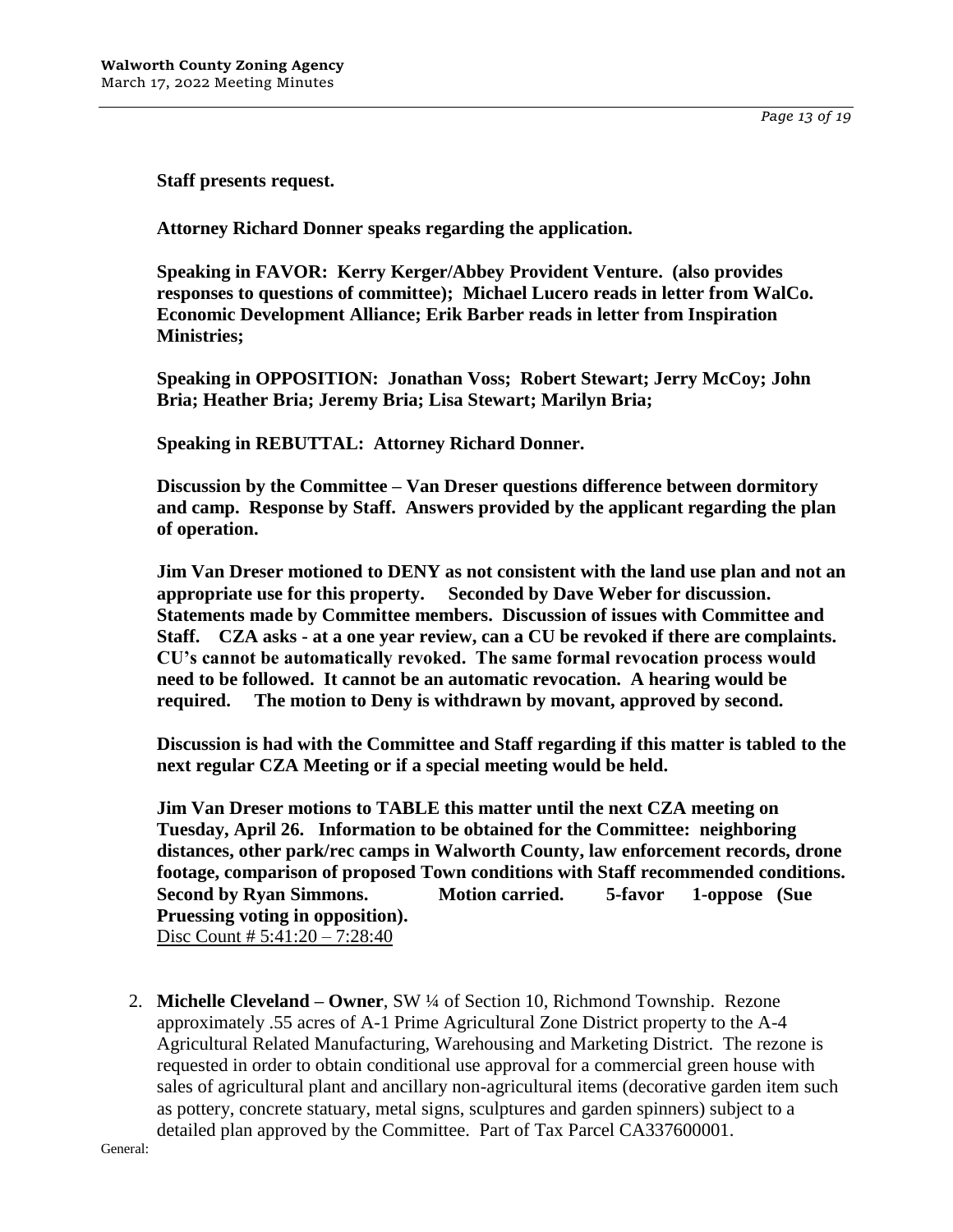- 1. Approved per plans submitted for a commercial greenhouse with ancillary retail sales of decorative garden item being pottery, concrete statuary, metal signs, sculptures and garden spinners with all additional conditions as stated.
- 2. Use of the A-4 area shall be limited to the uses specified in the plan of operations. There shall be no additional uses allowed on site without specific additional conditional use approval.
- 3. Retail sales shall remain ancillary to the commercial greenhouse sales.
- 4. All storage areas, materials and equipment shall be located as defined on the plan of operations.
- 5. The site shall meet all applicable Federal, State, County and local regulations.
- 6. The applicant must obtain all required zoning permit approvals including a sign permit.
- 7. No filling shall be allowed in any wetland areas.
- 8. No filling shall occur on site without proper permit approvals.
- 9. All cars shall be parked in the marked spaces as identified on the approved plan of operations. Use capacity of the site shall be restricted by the cars capable of being parked in the marked spaces as identified on the plan. Parking must meet with requirements of the county zoning ordinance. The off street parking area shall be graded and surfaced to be dust free and properly drained. All parking areas shall be clearly marked. All parking must be in compliance with County requirements within 60 days of this approval.
- 10. The project site must be kept neat, clean, and mowed in all areas. The site shall be maintained in a nuisance free condition. The owner shall be held solely responsible for the control of dust, odors, fire, vermin, insects, rodents, filth, fluid/oils spills, groundwater and surface water contamination and windblown materials resulting from past and future operations on this site.
- 11. The County reserves the authority to require any outside storage to be removed from the site within 48 hours of a determination the storage is inconsistent with this approval, has become unsightly or is detrimental to human health and safety.
- 12. Access approval must be obtained from the County Highway Department.
- 13. The applicant must obtain a Land Disturbance, Erosion Control & Stormwater approval from Land Conservation Office prior to construction if required by Section 26 of the Walworth County Code of Ordinances. Any construction activities of this development must comply with the Walworth County Land Disturbance, Erosion Control and Stormwater Management standards contained in Section 26 of the Walworth County Code of Ordinances.
- 14. Hours of operation shall be from 6:00 a.m. to 6:00 p.m. Monday –Saturday.
- 15. No burning shall be allowed on site without a burning facility license and any required local approvals.
- 16. No occupancy shall be allowed for the business activity approved by this conditional use until all conditions of approval are met.
- 17. If the Land Management Department determines that changes in either the character of the use or the intensity of the use are not consistent with this approval, then those changes must be brought before the County Zoning Agency for approval.
- 18. Failure to actively exercise this conditional use within three years of the approval date shall result in automatic dismissal without prejudice. The property owner may request a time extension for actively exercising the conditional use. A time extension for actively exercising the conditional use must be requested in writing during the original three-year period. Any extension requested during the three-year active exercise period greater than one year beyond the original three-year period shall require additional Town and County committee approvals.

- 19. All retail sales must be plants and decorative garden item being pottery, concrete statuary, metal signs, sculptures and garden spinners and shall occur from the designated outdoor A-4 area, the lean too and the small shed as shown of the site plan. There shall be no sales from out of the greenhouse or barn in the A-4 area or from the remaining A-1 area.
- 20. The A-4 area may not be separated from the A-1 parent parcel.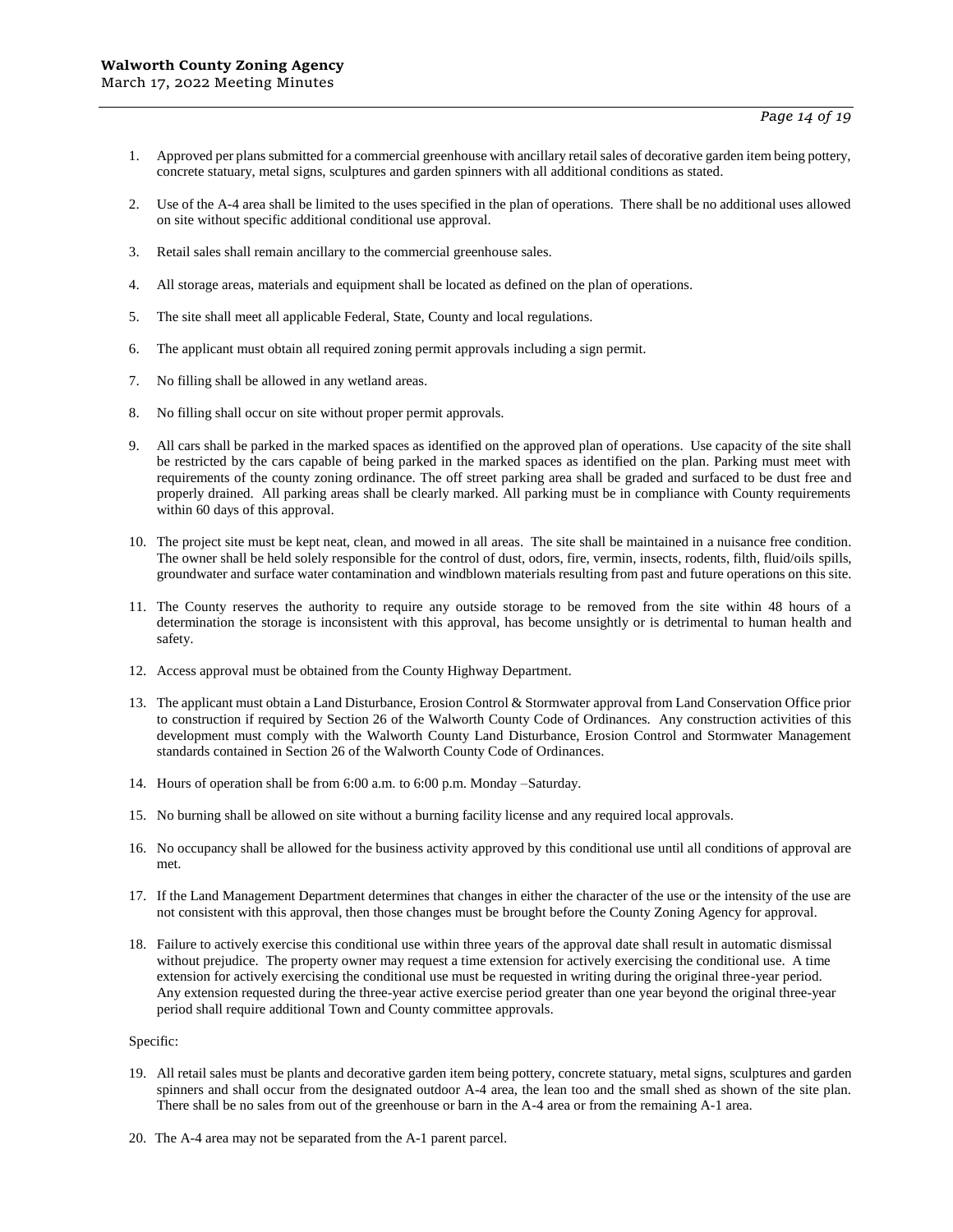- 21. Any change in use of the A-4 area inconsistent with the approved agricultural related use of the commercial greenhouse and ancillary retail sale must come back to the Town and County for additional review.
- 22. There shall be no parking allowed on County Hwy A road right of way.
- 23. Only equipment owner and used by the property owner shall be stored on site.
- 24. There shall be no items for sale within 25 feet of the parcel boundary and or Hwy A.

### **Staff presents request and indicates this is consistent with Farmland Preservation and County 2050 Land Use Plan.**

**Michelle Cleveland speaks regarding the application.**

**Jim Van Dreser motioned to approve. Seconded by Dave Weber. Motion carried. 6-favor 0-oppose.**

The rezone petition will move forward to the April 21, 2022 Walworth County Board for possible action. Disc Count # 7:28:40 – 7:32:48

### Rezones –

1. **Justin and Mary Rohrer – Owners**, SE ¼ of Section 31, East Troy Township. Rezone 17.98 acres of A-1 Prime Agricultural Zone District property to the C-2 Upland Resource Conservation District in order to create three rural density residential single-family lots. Tax Parcel P ET3100008.

**Staff presents request and indicated the request would be consistent with the 2050 Land Use Plan as the area is designated for rural density residential use even though the area is shown as prime agricultural on the Farmland Preservation Plan. It is staff's assumption the intent was to allow rural density residential use adjacent to the Village.** 

**Atty Patrick DeMoon/Sweet & Maier speaks regarding the application.**

**Dave Weber motioned to approve. Seconded by Ryan Simons. Motion carried. 6-favor 0-oppose.**

The rezone petition will move forward to the April 21, 2022 Walworth County Board for possible action. Disc Count # 7:32:52 – 7:38:03

2. **Jennifer Hahn – Owner**, NW ¼ of Section 3, LaFayette Township. Rezone approximately 21.27 acres of the parcel being predominantly 20 plus acres of A-2 Agricultural District and smaller areas of A-5 Agricultural-Rural Residential District and A-1 Prime Agricultural District areas to the C-2 Upland Resource Conservation District in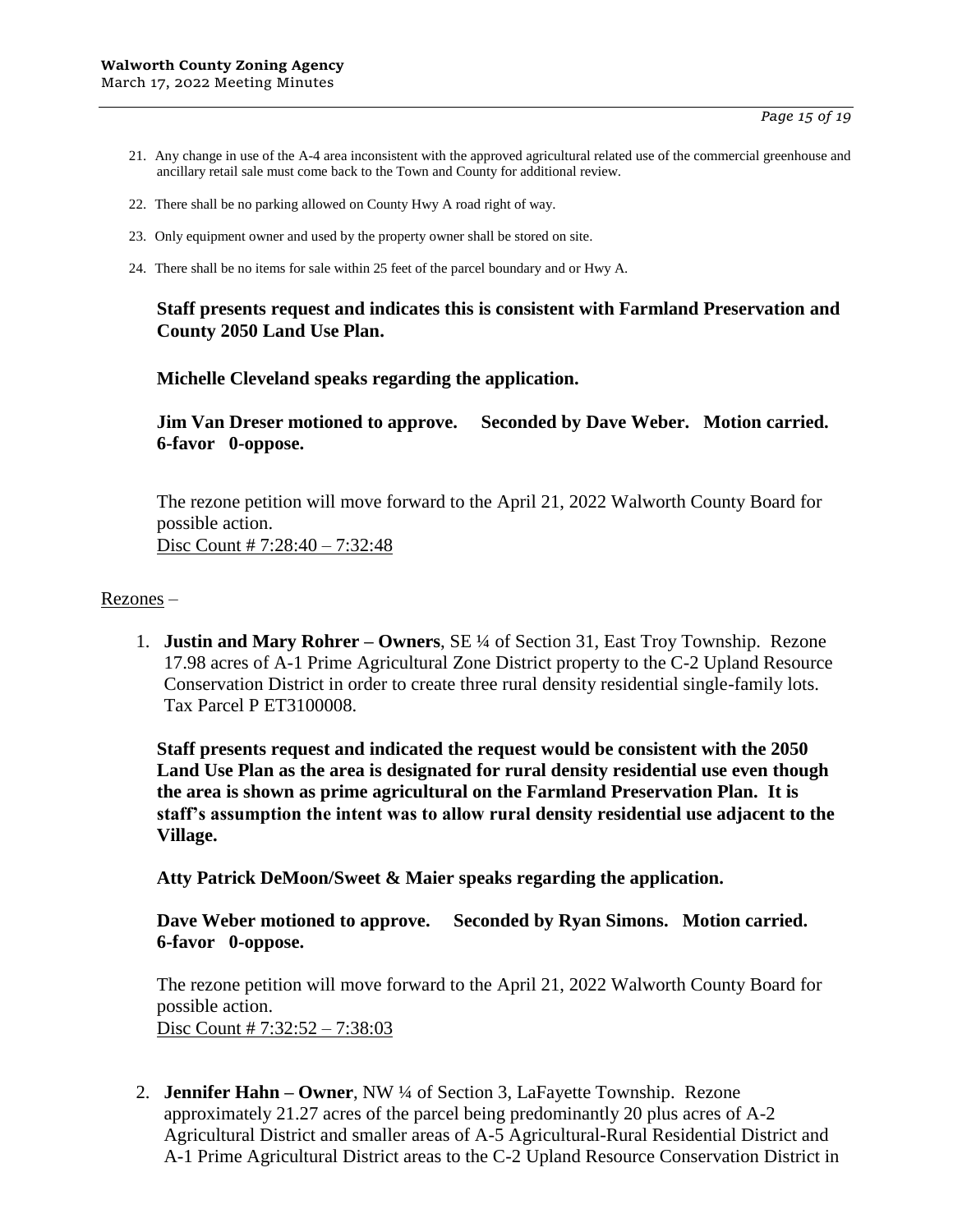order to divide off an approximately 6.5 acres parcel as a new single family lot. Tax Parcel K LF 300006A.

### **Staff presents request.**

**Jennifer Hahn speaks regarding the application.**

**Jerry Grant motioned to approve. Seconded by Ryan Simons. Motion carried. 6-favor 0-oppose.**

The rezone petition will move forward to the April 21, 2022 Walworth County Board for possible action. Disc Count # 7:38:06 - 7:40:53

3. **Robert Kruger and Kevin Kruger - Owners**, SW ¼ of Section 25, Delavan Township. Rezone approximately .9 acres of C-3 Conservancy-Residential District and A-4 Agricultural-Related Manufacturing, Warehousing & Marketing District to the A-4 and C-3 district to allow a trade of portion of lots between family members. Parts of Tax Parcels FA482500001 and 2.

**Staff presents request and indicates this is consistent with Farmland Preservation and County 2050 Land Use Plan.** 

**Kevin Kruger speaks regarding the application.**

**Dave Weber motioned to approve. Seconded by Jim Van Dreser. Motion carried. 6-favor 0-oppose.**

The rezone petition will move forward to the April 21, 2022 Walworth County Board for possible action. Disc Count # 7:40:56 – 7:43:28

4. **Net Worth, LLC C/O Chad J. Karl – Owner**, NW ¼ of Section 12, Sugar Creek Township. Rezone approximately .37 acres of R-1 Single Family Residential District property to the B-2 General Business District property to make the tax parcel all B-2 zoned. Part of Tax Parcel GBH 00001.

### **Staff presents request.**

**No one appears to speak on this application.**

**Dave Weber motioned to approve. Seconded by Ryan Simons. Motion carried. 6-favor 0-oppose.**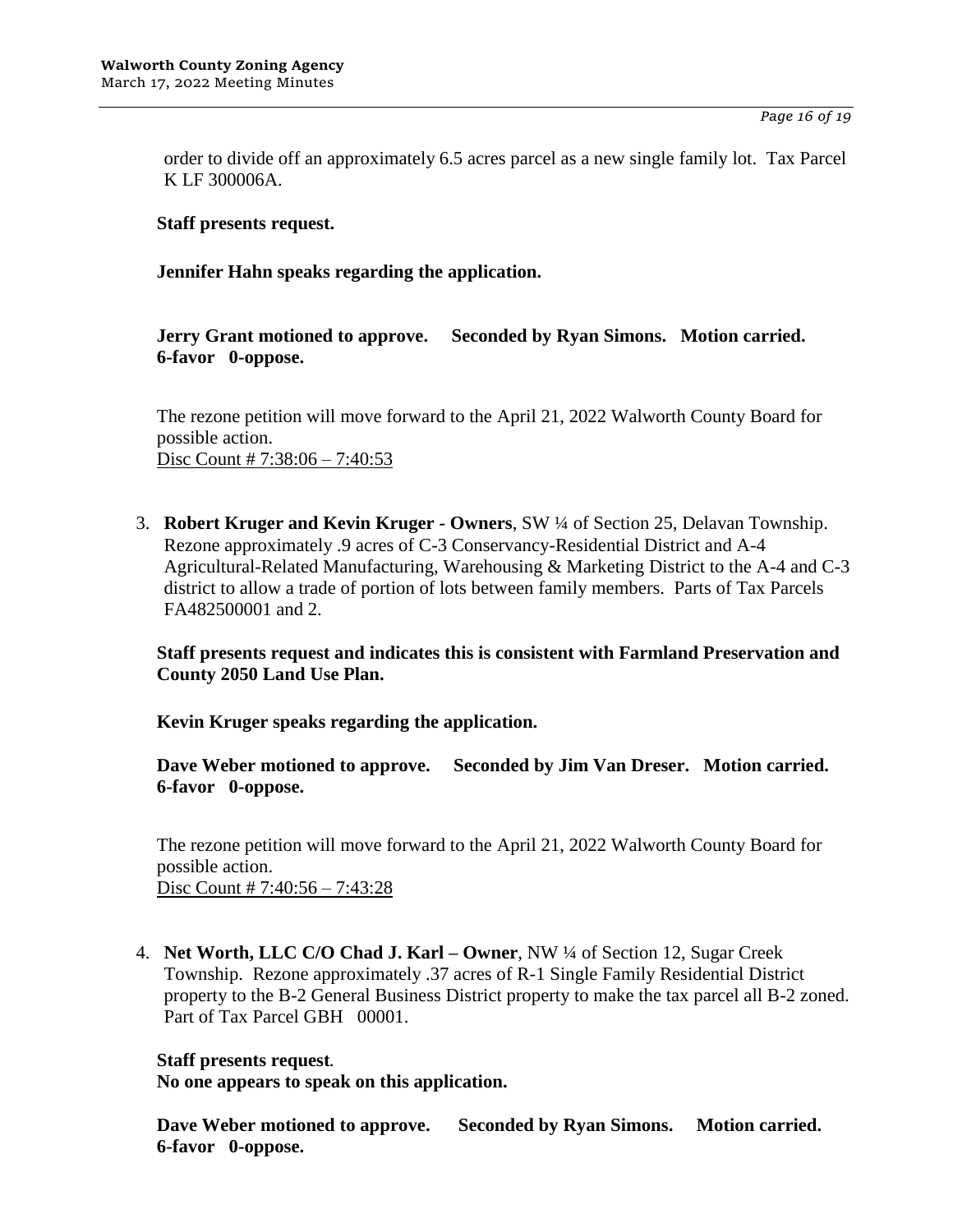The rezone petition will move forward to the March 8, 2022 Walworth County Board for possible action. Disc Count # 7:43:32 – 7:45:42

### Conditional Uses –

1. **Daniel Bocock and Ailena Baum – Owners**, SW ¼ of Section 21, Spring Prairie Township. Conditional use approval for an indoor kennel on lands zoned C-2 Upland Resource Conservation District in order to have up to seven sled dogs use in sled dog racing. The C-2 portion of Tax Parcel OA310600001.

General:

- 1. Approved per plans submitted and modified as dog kennel for up to 7 dogs as the property owner's pets with all additional conditions.
- 2. The off street parking area shall be graded and surfaced to be dust free and properly drained. All parking must comply with County requirements within 60 days of this approval.
- 3. The kennel must meet all applicable Federal, State, County and local regulations.
- 4. The kennel is approved to board a maximum of seven dogs indoors as the property owner's pets.
- 5. No dogs may be housed outside as the kennel is not a minimum of 1000 feet from the nearest neighboring residential structures existing at the time of this approval.
- 6. Dogs must be accompanied by the owner/trainer when outside.
- 7. Dogs cannot be housed within 100 feet of a property line.
- 8. All outdoor lighting shall be shielded and directed on site.
- 9. The site must be kept neat, clean and mowed.
- 10. All animal waste must be disposed of on a daily basis in a sanitary fashion as to prevent occurrence of nuisance.
- 11. If the Land Management Department determines that changes in either the character of the use or the intensity of the use are not consistent with this approval, then those changes must be brought before the County Zoning Agency for approval.
- 12. Failure to actively exercise this conditional use within three years of the approval date shall result in automatic dismissal without prejudice. The property owner may request a time extension for actively exercising the conditional use. A time extension for actively exercising the conditional use must be requested in writing during the original three-year period. Any extension requested during the three-year active exercise period greater than one year beyond the original three-year period shall require additional Town and County committee approvals.

### Specific:

- 13. The property owner must seek amendment of this conditional use prior to running this kennel as a commercial facility.
- 14. There shall be no dog doors from the kennel to the outside runs. The kennel operators shall take the dogs to the outdoor run and return the dogs to the indoor kennel through the same door used by the operators thereby eliminates having dogs outside by the sole mobility of the dog/s**.**

# **Staff presents request. Daniel Bocock speaks regarding the application**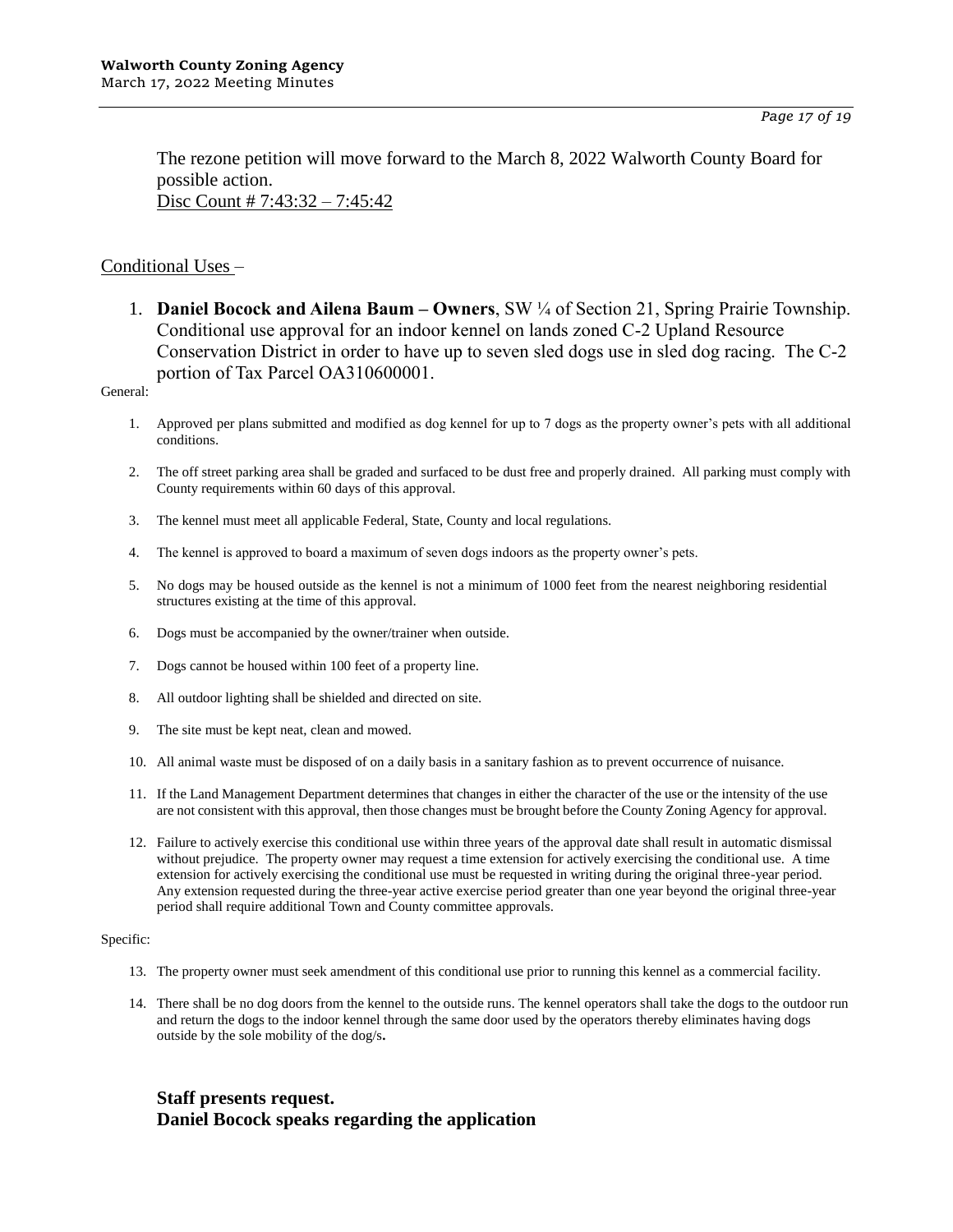### **Sue Pruessing motioned to approve. Seconded by Jim van Dreser. Motion carried. 6-favor 0-oppose.**  Disc Count # 7:45:42 – 7:51:52

2. **Ryan J. and Kristin L. Cardinali – Owners**, NE ¼ of Section 28, Delavan Township. Conditional use approval for vehicle sales with a maximum of two cars stored indoor for sale in an existing structure on lands zoned B-2 General Business District. Tax Parcel FA161600001.

General:

- 1. Approved as per plan submitted for vehicle sale with two indoor cars for sale storage locations and a car sales office within an existing structure with all additional conditions.
- 2.No business activities other than specified in the plan of operations may be conducted from out of the facilities.
- 3. All storage areas, materials and equipment shall be located as defined on the plan of operations.
- 4. All cars shall be parked in the marked spaces as identified on the approved plan of operations. Use capacity of the site shall be restricted by the cars capable of being parked in the marked spaces as identified on the plan. Parking must meet with requirements of the county zoning ordinance. Any new parking must be setback 25 feet from the roadway which is not possible. The off street parking area shall be graded and surfaced to be dust free and properly drained. All parking areas shall be clearly marked. All parking must be compliant with County requirements within 60 days of this approval.
- 5. The applicant must obtain a Land Disturbance, Erosion Control and Stormwater permit from Land Conservation if required by ordinance.
- 6. All outside lighting shall be shielded and directed on site. No additional lighting shall be allowed in the street yard setback areas.
- 7. The owner must provide a waste disposal plan stating where all trash, drain oil and other auto fluids are disposed.
- 8. No burning of waste materials shall occur on site.
- 9. Hours of operation shall be Monday through 8:00 a.m. to 6:30 p.m. and closed on Sunday.
- 10.The project must meet all applicable Federal, State, County and local regulations.
- 11.The applicant must obtain all required zoning permit approvals including a sign permit.
- 12.The project site must be kept neat, clean, and mowed in all areas.
- 13.If the Land Management Department determines that changes in either the character of the use or the intensity of the use are not consistent with this approval, then those changes must be brought before the County Zoning Agency for approval.
- 14. Failure to actively exercise this conditional use within three years of the approval date shall result in automatic dismissal without prejudice. The property owner may request a time extension for actively exercising the conditional use. A time extension for actively exercising the conditional use must be requested in writing during the original three year period. Any extension requested during the three year active exercise period greater than one year beyond the original three year period shall require additional Town and County committee approvals.

#### Specific:

- 15.There shall be no outside cars for sale, as the location of cars for sale outside would not meet the required 25 ft. street yard setbacks.
- 16.There shall be no expansion of the parking areas, as new parking stalls would not meet the required 25 ft. setbacks.

# **Staff presents request. Christopher Hanna speaks regarding the application**